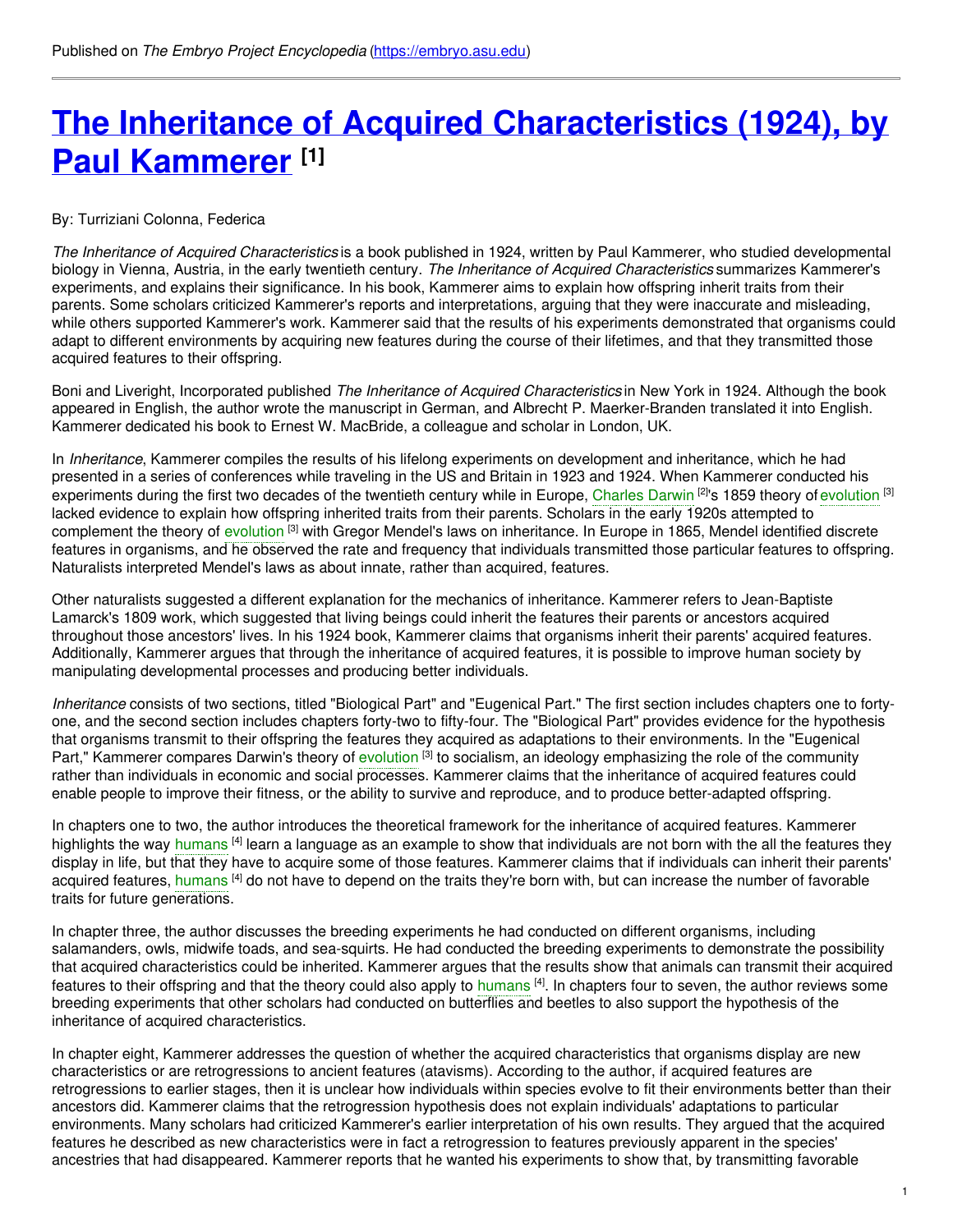features they acquired to their offspring, parents can produce fitter individuals. He also claims that through this process, [humans](https://embryo.asu.edu/search?text=humans) [4] can therefore improve societies.

In chapters nine to ten, Kammerer reports the results of his breeding experiments on the midwife toad*A*(*lytes [obstetricans](http://eol.org/pages/330761/overview) [5]*), which he had conducted in the early 1900s in the Institute for Experimental Biology located at the Vivarium in Vienna, Austria. The midwife toad typically lives in a dry environment and deposits eggs on the land. Then, it moves to the water to enable the eggs to hatch and the offspring live in the water as tadpoles. Once the tadpoles develop into adults, they move to land. Kammerer conducted two series of experiments on the midwife toad.

In the first series of experiments, he eliminated the midwife toads' tendencies to lay eggs in water. To do so, he bred the toads in a dry environment, and over several generations, they adapted to live and reproduce on land. Also after a few generations, the toads bore fully developed offspring, capable of living outside of the water immediately from birth. From these results, Kammerer argued that the capability of bearing fully developed organisms was an evolutionary novelty, or new characteristic, for the toads.

In the second series of experiments, Kammerer tried to induce the males of the midwife toad to develop nuptial pads or blackish swellings between the forearm and the thumb. Nuptial pads help male toads of other species grasp female toads during the mating process, which often takes place in water. Midwife toads do not have nuptial pads in their natural environment. Kammerer heated the environment where the experimental midwife toads lived, causing them to move to water. After a few generations, Kammerer said that the males had developed nuptial pads to grasp the females while mating. As other frogs and toads have nuptial pads, Kammerer interpreted the fact that the experimental midwife toad had acquired nuptial pads as a retrogression to an ancient characteristic.

In chapters eleven to fifteen, Kammerer refers to some of the controversies that arose over the hypothesis of the inheritance of acquired characteristics. One of the critiques against Kammerer's experiments came from Erwin Baur, who studied plants in Germany in the early twentieth century. Baur claimed that an acquired feature in a parent does not necessarily transmit to the offspring. He noted that the given characteristic could disappear in descendants. According to Kammerer, natural [selection](https://embryo.asu.edu/search?text=natural%20selection) <sup>[6]</sup>, or the process by which certain individuals survive over others to pass traits to the next generation, only has a secondary role in [evolution](https://embryo.asu.edu/search?text=evolution) <sup>[3]</sup>. He claims thatnatural [selection](https://embryo.asu.edu/search?text=natural%20selection) <sup>[6]</sup> does not produce new variations, but could only explain why unfit individuals disappeared. Kammerer emphasizes the role of the environment in generating variety through individuals' development. In contrast, many others, later called neo-Darwinians, considered variations as randomly happening in nature.

In chapters sixteen to seventeen, Kammerer details the experiments he conducted on salamanders, beginning in 1903. These experiments contributed to the disagreements between Kammerer and others over the mechanics of inheritance. Kammerer conducted two series of experiments on fire salamanders (*[Salamandra](http://eol.org/pages/333311/overview) maculosa [7]*) at the Vivarium. Kammerer induced salamanders to adopt a different reproductive habit by breeding them in a different than normal environment. After inducing the salamanders to breed outside of the water, Kammerer observed that the offspring could fully develop within the mother. From those experiments, Kammerer concluded that the salamanders had developed new features as adaptations to the new environment, and that they had transmitted those acquired characteristics to their offspring.

In chapter eighteen, Kammerer argues that organisms are able to transmit acquired features according to Mendel's laws of inheritance. To do so, Kammerer refers to August [Weismann](https://embryo.asu.edu/search?text=August%20Weismann) <sup>[8]</sup>'s 1893 germ plasm theory. Weismann, who studied plants in Germany, distinguished between somatic cells, or body cells, and [germ](https://embryo.asu.edu/search?text=germ%20cells) cells <sup>[9]</sup>, or reproductive cells, and he argued that only [germ](https://embryo.asu.edu/search?text=germ%20cells) cells <sup>[9]</sup> could transmit particular features from parents to the offspring. Using Weismann's theory, Kammerer claims that the changes that occur during one organism's life are able to pass from somatic cells to [germ](https://embryo.asu.edu/search?text=germ%20cells) cells <sup>[9]</sup>, thus enabling offspring to inherit acquired features from their parents.

In chapters nineteen to twenty-one, the author addresses some of his peers' objections to his interpretations of the results from his experiments. For example, many had criticized Kammerer's experiments on salamanders, arguing that those organisms' skin colors did not change completely when the salamanders were forced to breed and live on different colored soils. According to Kammerer's critics, one could not claim that the changed features were acquired characteristics; rather they were just natural variations. Kammerer responds to those critiques and says that organisms could acquire new features as those features passed from somatic cells, such as skin cells of the [salamander](https://embryo.asu.edu/search?text=salamander) <sup>[10]</sup>, to reproductive cells, thereby allowing those traits to be passed to offspring.

In chapters twenty-two to twenty-four, Kammerer reports his experiments on sea-quirts (*Ciona [intestinalis](http://eol.org/pages/512629/overview) [11]*), experiments that focused on regeneration and inheritance. Sea-squirts have a cylindrical body, and two tubes or siphons extend from their heads, the longer being the inhalant or oral tube, the shorter being the exhalant or anal tube. After cutting off both siphons, Kammerer observed that both siphons regenerated and became longer than the original siphons. Additionally, the offspring of parents whose siphons had been cut off showed longer siphons than the offspring of parents who had not had their siphons cut off. Kammerer says that acquired characteristics,in this case longer siphons, could be transmitted from parents to the offspring.

In chapter twenty-five, the author comments on some of his peers' research on hybrid plants in which the offspring are hybrids of parents who belong to different species. According to Kammerer, scientists had argued that hybrid plants derived from one parent plant, the female, but carried a recessive trait that resulted in a physical appearance unlike that parent plant. Other researchers demonstrated that hybrid plants derived from two parents, a male and a female, that both contributed to the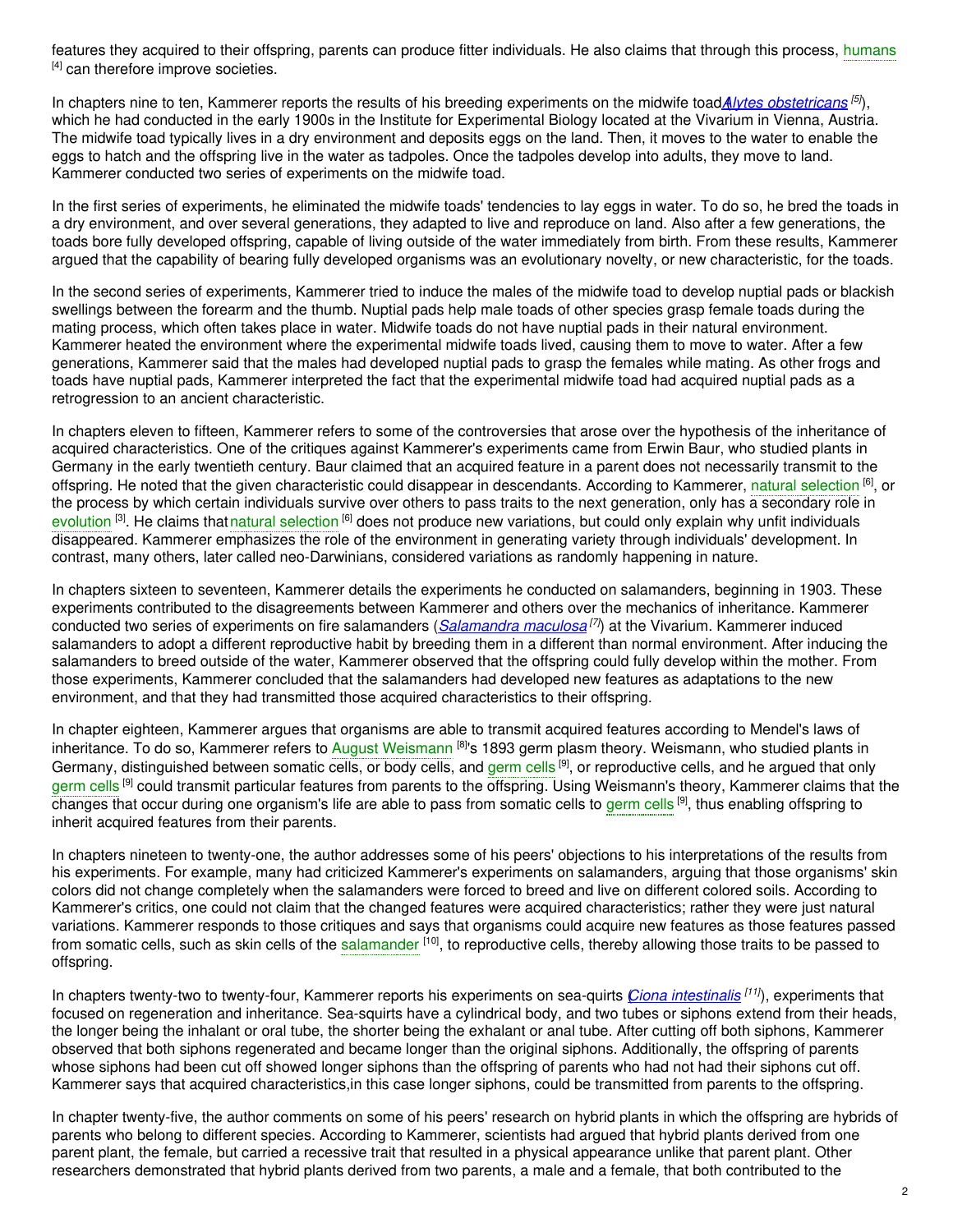offspring's features. Kammerer says that hybrid plants indicated that organisms could acquire their parents' acquired traits.

In chapters twenty-six and twenty-seven, Kammerer discusses why organisms do not inherit mutilations, or damaged body parts. According to Kammerer, mutilations are not acquired features, but are lost or damaged features, and for this reason they do not transmit to the offspring. Moreover, he argues that mutilation is not a genuine characteristic. Kammerer claims that a genuine characteristic results when organism reacts to an outside influence. He uses the example of when a part of the body regenerates after mutilation. He says only regenerated parts can transmit to the offspring, not mutilated, or missing parts.

In chapter twenty-eight, Kammerer reports the experiments on plants that Adolf Cieslar in Germany had conducted in the early 1920s. Cieslar planted seeds from the pine (*Picea [excelsa](http://eol.org/pages/14029/overview) [12]*) in different locations: the crest of a mountain, a mild climate, a cold climate, and an experimentally controlled botanical garden. Cieslar observed that those pines grew at different rates, even if they were planted at the same time. From this evidence, Kammerer argues that the environment directly affects organisms' growth and development.

In chapter twenty-nine, Kammerer discusses inheritance experiments on protists, which he calls the lowest living beings. Kammerer claims that it would be inappropriate to attribute the inheritance of acquired features to protists, as protists do not reproduce sexually and only consist of one cell. Kammerer acknowledges that many factors, both chemical and mechanical, can influence protists' development, but that protists do not transmit traits like other organisms.

In chapter thirty to thirty-three, Kammerer claims that the inheritance of acquired features causes species to evolve. Kammerer describes multicellularity, or the property of organisms composed of multiple cells, as an evolutionary phenomenon deriving from multitudes of single celled organisms combining. He claims that this phenomenon transmitted to offspring for numerous generations, producing multicellular organisms. Kammerer also contends that organisms can inherit behaviors and psychological characteristics. He refers to Ivan Pavlov's 1923 work completed in Russia, in which Pavlov conducted experiments to test mice's inheritance of parents' behavior. From Pavlov's and others' experiments, Kammerer concludes that inheritance of behaviors is an additional aspect of the inheritance of acquired features.

In chapters thirty-four to thirty-six, Kammerer analyzes the ways that organisms inherit diseases, immunity, and alcoholism. Kammerer claims that parents who became immune to a particular disease often transmit that immunity to their offspring. Kammerer also reviews experiments that demonstrate the numerous mental and physical traits that offspring can inherit through alcoholic parents.

In chapter thirty-seven, Kammerer discusses the phenomenon of the thickening of the skin on the sole of the human foot. He describes this process as taking place over the course of a life time. Kammerer reports on microscopic investigations that indicated that the soles of human fetuses' feet have developed pads, or horny pads. Kammerer says that while the thickened sole is apparent in an embryo, the entire foot undergoes accelerated growth in the [womb](https://embryo.asu.edu/search?text=womb) <sup>[13]</sup>. Newborn [humans](https://embryo.asu.edu/search?text=humans) <sup>[4]</sup> have remnants of horny pads, but they are not completely visible. According to Kammerer, this phenomenon shows that the feature parents acquired passes to the offspring, though the horny pads remain small until more weight is put on them by years of walking.

In chapters thirty-eight to forty-one, Kammerer summarizes various experiments and evidence for and against the theory of the inheritance of acquired characteristics. To do so, he first cites experimental evidence in work completed by himself or by others that supports the theory of the inheritance of acquired characteristics. He then cites what he calls indirect or non-experimental proofs in favor of the inheritance of acquired characteristics. Kammerer references phenomena such as adapted immunity against poisonous venom of predators, and as adaptations in response to different geological locations. He then provides examples of traits and adaptations to which the inheritance of acquired characteristics does not apply. Kammerer also reviews Darwin's theory of [evolution](https://embryo.asu.edu/search?text=evolution) <sup>[3]</sup> in light of those experiments. He suggests that, in emphasizing natural [selection](https://embryo.asu.edu/search?text=natural%20selection) <sup>[6]</sup> on populations of individuals, Darwin under-estimated the impact of acquired adaptations in inheritance. Kammerer argues for more focus on adaptations, with natural [selection](https://embryo.asu.edu/search?text=natural%20selection) <sup>[6]</sup> as a secondary factor, in shaping[evolution](https://embryo.asu.edu/search?text=evolution) <sup>[3]</sup>.

The second section of *The Inheritance of Acquired Characteristics* is titled "Eugenical Part," and it spans chapter forty-two to the end of the book. In chapter forty-two, Kammerer addresses the social implications of Darwin's theory of [evolution](https://embryo.asu.edu/search?text=evolution) <sup>[3]</sup>. In this section, the author provides evidence for how evolutionary biology can improve society. He proposes that people can improve their communities by encouraging fit individuals to reproduce more than less fit individuals. Kammerer argues that Darwin's evolutionary theory impacts populations and that [humans](https://embryo.asu.edu/search?text=humans) <sup>[4]</sup> should attempt focused, progressive development in societies rather than waiting for selective processes.

In chapters forty-three to forty-four, Kammerer writes about race theory. Race theory says that there are differences between races and people from different nations. Kammerer claims that that those differences result from the process of inheritance of acquired features. Kammerer also discusses the theory of mutual aid, proposed by Petr Kropotkin in Russia during the early twentieth century. The theory of mutual aid states that cooperation, both in animal and in human populations, is essential to [evolution](https://embryo.asu.edu/search?text=evolution) <sup>[3]</sup> as it facilitates individuals to survive by helping each other and building communities. Kammerer uses the theory of mutual aid to account for how altruistic behavior in social organisms could evolve. By stressing the role of mutual aid in [evolution](https://embryo.asu.edu/search?text=evolution)ary mechanics, Kammerer argues that socialism was consistent with the Darwin's theory of evolution <sup>[3]</sup>.

In chapters forty-six to forty-eight, Kammerer discusses the ways in which the inheritance of acquired features impacts how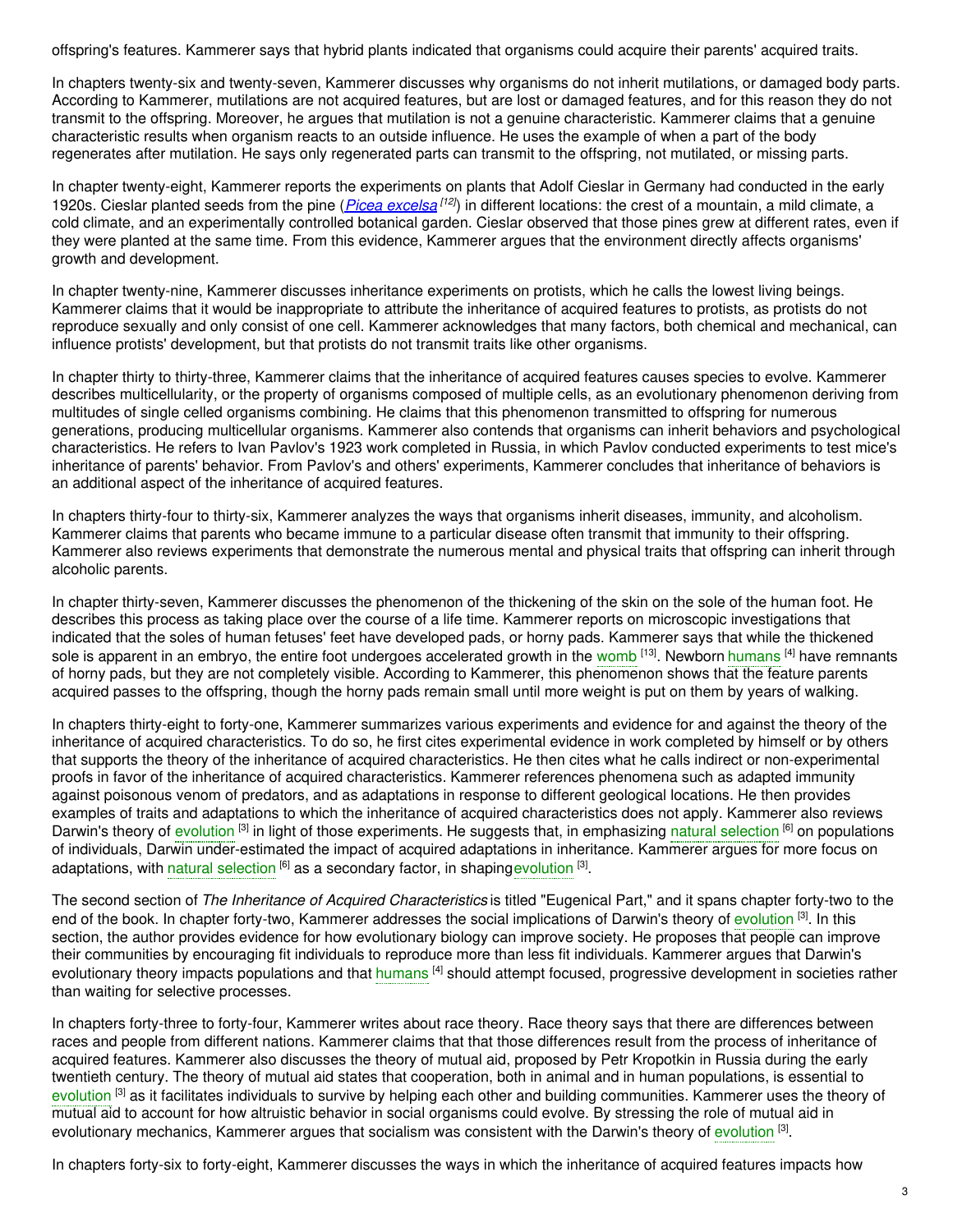societies function. He explains how purpose-driven breeding increases production in domestic animals and other factions of agriculture. He also discusses how adopting children can be risky, in light of those children having inherited what Kammerer deemed as undesirable traits that may become apparent. He stresses the importance of raising those children in environments in which they acquire new and favorable traits to pass on to their offspring. He further emphasizes the effects of pregnant women's environments. He says that children who developed *in utero* while their mother was incarcerated are more apt to have criminal tendencies themselves.

In chapters forty-nine to fifty-one, the author analyzes the way time impacts volution [3]. Kammerer discusses inheritance as it relates to old age. For example, he argues that people born from old parents are sometimes clever due to the fact that their parents had the opportunity of accumulating and transmitting experiences to their offspring. Kammerer reviews some of his colleagues' experiments on the evolutionary effects of rejuvenation. Rejuvenation is the phenomenon of species retaining favorable features associated with youth, such as the capacity to breed longer into their lifespans than their parents. Kammerer argues that rejuvenation plays a role in [evolution](https://embryo.asu.edu/search?text=evolution) <sup>[3]</sup> and that there should be more experiments on artificial rejuvenation.

In chapters fifty-two to fifty-four, Kammerer argues for productive[eugenics](https://embryo.asu.edu/search?text=eugenics) <sup>[14]</sup>, or a way to produce a more fit population by enhancing the production of variable traits and selecting those variations that are beneficial. In his book, Kammerer criticizes standard eugenic practices, which relied on [sterilization](https://embryo.asu.edu/search?text=sterilization) <sup>[15]</sup> and other methods to remove un-desirable traits from a population. Kammerer proposes that evolutionary biologists should work to increase beneficial variation throughout a population, and that they should select favorable individuals to produce offspring with favorable traits.

In 1926, two years after the publication of*The Inheritance of Acquired Characteristics*, Gladwyn K. Noble, the curator of reptiles at the American Museum of Natural History in New York, New York, published a letter in *Nature* criticizing many of Kammerer's experimental results. Noble had analyzed Kammerer's midwife toad specimens and claimed that they were fakes. Noble's letter diminished Kammerer's reputation within the scientific community. A few months later, Kammerer's corpse was found on the top of a mountain in Puchberg am Schneeberg, Austria. Newspapers reported that Kammerer had committed suicide.

## **Sources**

- 1. Baur, Erwin. "Bemerkungen zu Kammerers Abhandlung: Vererbung erzwngener Farbveraenderungen IV."[Commentary to Kammerer's Treatise] *Archiv für [Entwicklungsmechanik](https://embryo.asu.edu/search?text=Entwicklungsmechanik) [16]* [Archive for Developmental Mechanics] 38 (1914): 682–4. <http://hdl.handle.net/2027/njp.32101076792223> [<sup>17]</sup> (Accessed December 1, 2014).
- 2. Bateson, William. "Dr. Kammerer's Testimony to the Inheritance of Acquired Characteristics." *Nature* 103 (1919): 344–5. 3. Bateson, William. *Problems in Genetics*. New Haven: Yale [University](https://embryo.asu.edu/search?text=Yale%20University) [18] Press, 1913.
- <http://www.archive.org/details/problemsgenetic00bategoog> [19] (Accessed November 16, 2014).
- 4. Cieslar, Adolf. *Die Erblichkeit des Zuwachsvermögens bei den Waldbäumen*. [The Heritability of Growth in Forest Trees]. Wein: Frick, 1895.
- 5. Darwin, Charles. *On the Origin of Species by Natural Selection*. New York: D. Appleton and Co., 1859. <http://biodiversitylibrary.org/page/42663071><sup>[20]</sup> (Accessed November 16, 2014).
- 6. Darwin, Charles. *The Variation of Animals and Plants under Domestication*. London: John Murray, 1868. <https://archive.org/details/variationofan02darw><sup>[21]</sup> (Accessed May 16, 2013).
- 7. Gliboff, Sander. "The case of Paul Kammerer: Evolution and Experimentation in the early 20th century." *Journal of the History of Biology* 39 (2006): 523–63.
- 8. Gliboff, Sander. " 'Protoplasm...is soft wax in our hands:' Paul Kammerer and the art of biological transformation." *Endeavour* 29 (2005): 162–7.
- 9. Kammerer, Paul. *On the Inheritance of Acquired Characteristics*. New York: Boni and Liveright, 1924. http://books.google.com/books? [id=RPeuL6SJLdsC&dq=Inheritance%20of%20acquired%20characteristics&pg=PP1#v=onepage&q&f=false](http://books.google.com/books?id=RPeuL6SJLdsC&dq=Inheritance%20of%20acquired%20characteristics&pg=PP1#v=onepage&q&f=false) [22] (Accessed November 15, 2014).
- 10. Lamarck, Jean Baptiste. *Philosophie Zoologique*. [Zoological Philosophy]. Paris : Duminil-Lesueur, 1809. <http://www.archive.org/details/Lamarck2001aj56E> [23] (Accessed November 16, 2014).
- 11. Koestler, Arthur. *The Case of the Midwife Toad*. New York: Random House Inc., 1972.
- 12. Kropotkin, Petr. *Mutual Aid: A Factor of Evolution.* 2nd Edition. London: William Heinemann, 1908. [https://play.google.com/store/books/details/Petr\\_Alekseevich\\_Kropotkin\\_kni\\_a\\_z%CA%B9\\_Mutual\\_Aid?](https://play.google.com/store/books/details/Petr_Alekseevich_Kropotkin_kni_a_z%25CA%25B9_Mutual_Aid?id=fpEtAQAAMAAJ) <u>id=fpEtAQAAMAAJ <sup>[24]</sup></u> (Accessed June 24, 2014).
- 13. Mendel, Gregor Johann. "Versuche über Pflanzen-Hybriden" [Experiments Concerning Plant Hybrids] [1866]. In *Verhandlungen des naturforschenden Vereines in Brünn*[Proceedings of the Natural History Society of Brünn] IV (1865): 3–47. Reprinted in *Fundamenta Genetica*, ed. Jaroslav Krízenecký, 15–56. Prague: Czech Academy of Sciences, 1966. <http://www.mendelweb.org/Mendel.html> <sup>[25]</sup> (Accessed November 15, 2014).
- 14. Noble, Gledwyn. "Kammerer's Alytes." *Nature* 118 (1926): 518.
- 15. Pavlov, Ivan. "New Researches on Conditioned Reflexes." *The Bulletin of the Battle Creek Sanitarium and Hospital Clinic* 19 (1923): 1–4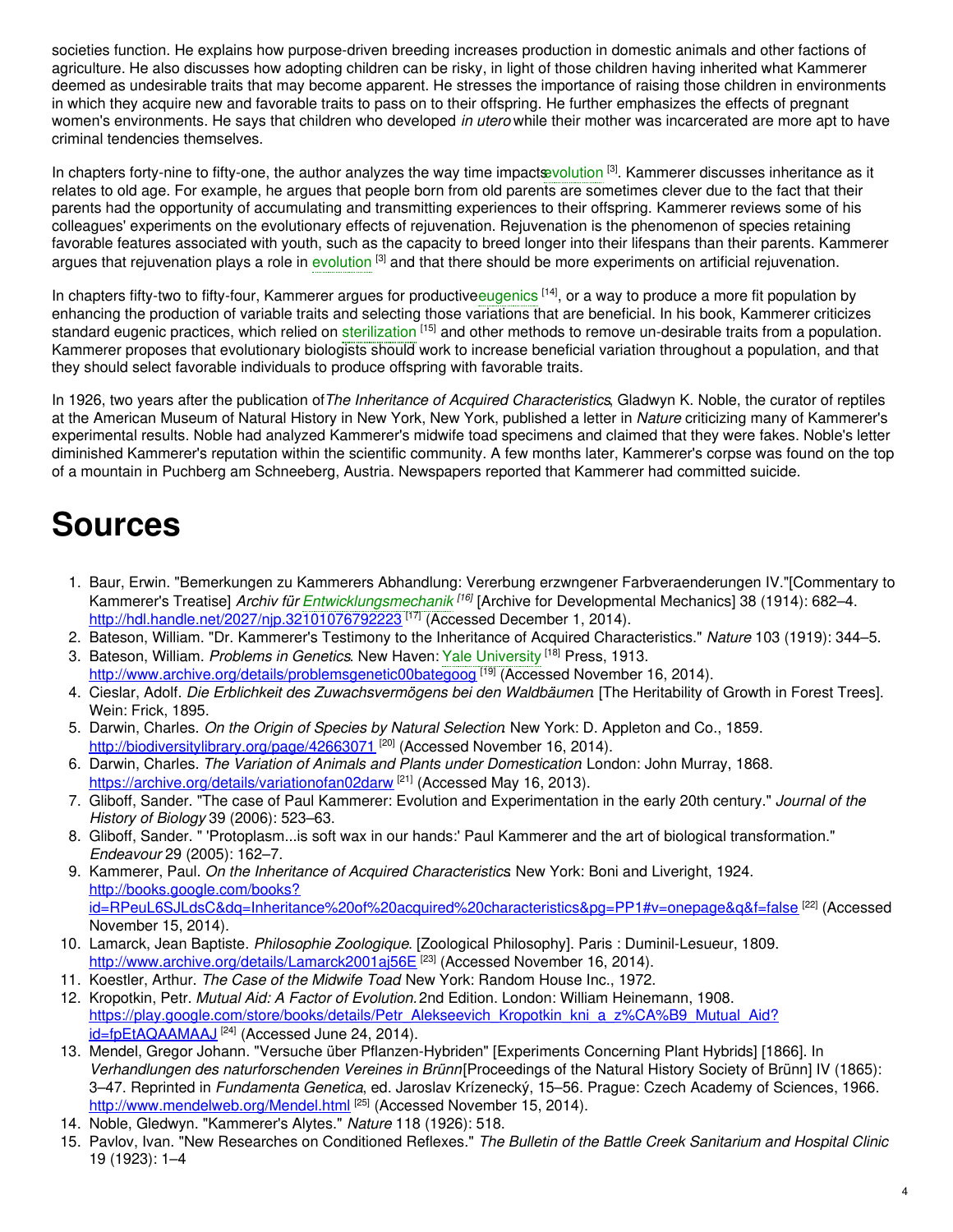16. Weismann, August. *The Germ Plasm: A Theory of [Heredity](https://embryo.asu.edu/search?text=The%20Germ%20Plasm%253A%20A%20Theory%20of%20Heredity) [26]* . New York: Charles Scribner's Sons, 1915. <http://www.archive.org/details/germplasmatheor02weisgoog><sup>[27]</sup> (Accessed November 15, 2014).

The Inheritance of Acquired Characteristics is a book published in 1924, written by Paul Kammerer, who studied developmental biology in Vienna, Austria, in the early twentieth century. The Inheritance of Acquired Characteristics summarizes Kammerer's experiments, and explains their significance. In his book, Kammerer aims to explain how offspring inherit traits from their parents. Some scholars criticized Kammerer's reports and interpretations, arguing that they were inaccurate and misleading, while others supported Kammerer's work. Kammerer said that the results of his experiments demonstrated that organisms could adapt to different environments by acquiring new features during the course of their lifetimes, and that they transmitted those acquired features to their offspring.

### **Subject**

Kammerer, Paul, 1880-1926. Inheritance of acquired [characteristics](https://embryo.asu.edu/library-congress-subject-headings/kammerer-paul-1880-1926-inheritance-acquired-characteristics)<sup>[28]</sup> [Kammerer,](https://embryo.asu.edu/library-congress-subject-headings/kammerer-paul-1880-1926) Paul, 1880-1926<sup>[29]</sup> Inheritance of acquired characters <sup>[30]</sup> [Evolution](https://embryo.asu.edu/library-congress-subject-headings/evolution-biology) (Biology) <sup>[31]</sup> [Adaptations](https://embryo.asu.edu/library-congress-subject-headings/adaptations) <sup>[32]</sup> Laboratory [animals--Breeding--Experiments](https://embryo.asu.edu/library-congress-subject-headings/theoretical-and-experimental-biology) <sup>[33]</sup> Theoretical and experimental biology <sup>[34]</sup> [Midwife](https://embryo.asu.edu/library-congress-subject-headings/midwife-toads) toads <sup>[35]</sup> [Heredity](https://embryo.asu.edu/library-congress-subject-headings/heredity) <sup>[36]</sup> [Darwinism,](https://embryo.asu.edu/library-congress-subject-headings/darwinism-social) Social <sup>[37]</sup>

#### **Topic**

[Publications](https://embryo.asu.edu/topics/publications)<sup>[38]</sup> [Theories](https://embryo.asu.edu/topics/theories)<sup>[39]</sup>

#### **Publisher**

Arizona State University. School of Life Sciences. Center for Biology and Society. Embryo Project Encyclopedia.

#### **Rights**

Copyright Arizona Board of Regents Licensed as Creative Commons Attribution-NonCommercial-Share Alike 3.0 Unported (CC BY-NC-SA 3.0) http://creativecommons.org/licenses/by-nc-sa/3.0/

#### **Format**

[Articles](https://embryo.asu.edu/formats/articles) <sup>[40]</sup>

**Last Modified** Wednesday, July 4, 2018 - 04:40

#### **DC Date Accessioned**

Tuesday, March 31, 2015 - 20:41

**DC Date Available**

Tuesday, March 31, 2015 - 20:41

#### **DC Date Created**

2015-03-31

**[Contact](https://embryo.asu.edu/contact) Us** 

© 2021 Arizona Board of Regents

The Embryo Project at Arizona State University, 1711 South Rural Road, Tempe Arizona 85287, United States

**Source URL:** https://embryo.asu.edu/pages/inheritance-acquired-characteristics-1924-paul-kammerer

#### **Links**

- [1] https://embryo.asu.edu/pages/inheritance-acquired-characteristics-1924-paul-kammerer
- [2] https://embryo.asu.edu/search?text=Charles%20Darwin
- [3] https://embryo.asu.edu/search?text=evolution
- [4] https://embryo.asu.edu/search?text=humans
- [5] http://eol.org/pages/330761/overview
- [6] https://embryo.asu.edu/search?text=natural%20selection
- [7] http://eol.org/pages/333311/overview
- [8] https://embryo.asu.edu/search?text=August%20Weismann
- [9] https://embryo.asu.edu/search?text=germ%20cells
- [10] https://embryo.asu.edu/search?text=salamander
- [11] http://eol.org/pages/512629/overview
- [12] http://eol.org/pages/14029/overview